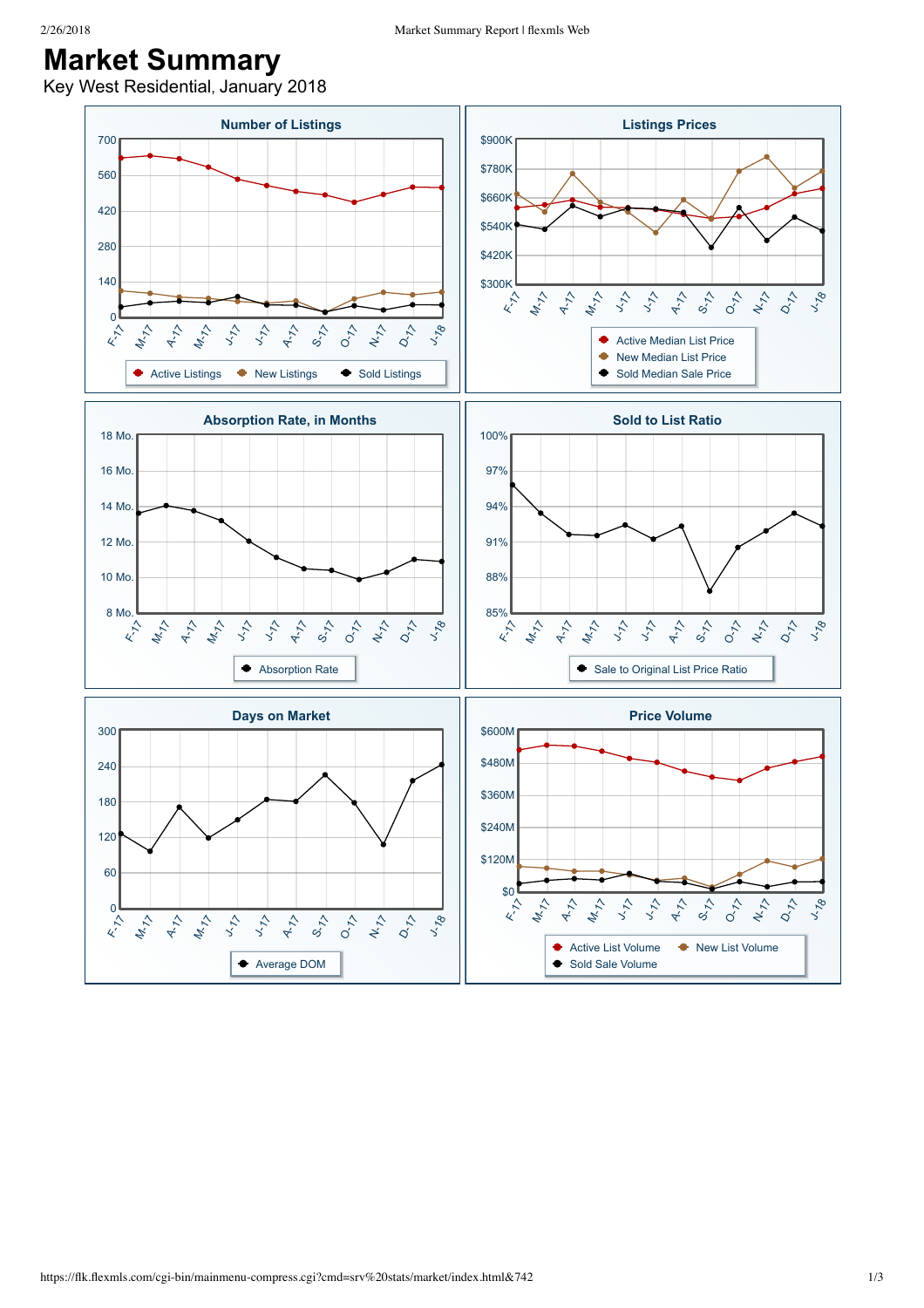| <b>Summary Statistics</b> |           |           |          |                 |                 |          |
|---------------------------|-----------|-----------|----------|-----------------|-----------------|----------|
|                           | Jan-18    | Jan-17    | $%$ Chg  | <b>2018 YTD</b> | <b>2017 YTD</b> | $%$ Chg  |
| Absorption Rate           | 10.87     | 12.46     | $-12.76$ | 10.87           | 12.46           | $-12.76$ |
| Average List Price        | \$985.940 | \$820.179 | 20.21    | \$1.007.607     | \$813.347       | 23.88    |
| l Median List Price       | \$697,000 | \$619,000 | 12.60    | \$699,000       | \$599.000       | 16.69    |
| Average Sale Price        | \$761.699 | \$955.321 | $-20.27$ | \$761.699       | \$955.321       | $-20.27$ |
| l Median Sale Price       | \$519.999 | \$675,000 | $-22.96$ | \$519.999       | \$675,000       | $-22.96$ |
| Average DOM               | 242       | 162       | 49.38    | 242             | 162             | 49.38    |
| Median DOM                | 69        | 116       | $-40.52$ | 69              | 116             | $-40.52$ |

| <b>Sold Listings</b> |                   |                |          |                     |                |          | <b>Pending Listings</b> |                   |                |          |                     |                |          |
|----------------------|-------------------|----------------|----------|---------------------|----------------|----------|-------------------------|-------------------|----------------|----------|---------------------|----------------|----------|
|                      | <b>This Month</b> |                |          | <b>Year to Date</b> |                |          |                         | <b>This Month</b> |                |          | <b>Year to Date</b> |                |          |
|                      | 2018              | 2017           | % Chg    | 2018                | 2017           | % Chg    |                         | 2018              | 2017           | % Chg    | 2018                | 2017           | % Chg    |
| 0-99.999             | 4                 | 1              | 300.0    | 4                   | 1              | 300.0    | 0-99.999                | 2                 | 3              | $-33.3$  | 2                   | 3              | $-33.3$  |
| 100,000-149,999      | $\mathbf 0$       | $\mathbf 0$    | 0.0      | 0                   | $\mathbf 0$    | 0.0      | 100,000-149,999         | 0                 | $\mathbf 0$    | 0.0      | $\mathbf 0$         | $\mathbf 0$    | 0.0      |
| 150,000-199,999      | $\mathbf 0$       | $\Omega$       | 0.0      | 0                   | $\Omega$       | 0.0      | 150,000-199,999         | 0                 | 0              | 0.0      | 0                   | $\Omega$       | 0.0      |
| 200,000-249,999      | 1                 | 1              | 0.0      | 1                   | 1              | 0.0      | 200,000-249,999         | 1                 | 0              | N/A      | 1                   | $\Omega$       | N/A      |
| 250,000-299,999      | $\mathbf 0$       | $\mathbf 0$    | 0.0      | 0                   | 0              | 0.0      | 250,000-299,999         | 0                 | 0              | 0.0      | 0                   | $\mathbf 0$    | 0.0      |
| 300,000-349,999      | 3                 | $\Omega$       | N/A      | 3                   | $\Omega$       | N/A      | 300,000-349,999         | $\overline{c}$    | 0              | N/A      | $\overline{c}$      | $\Omega$       | N/A      |
| 350.000-399.999      | $\overline{4}$    | 1              | 300.0    | 4                   | $\mathbf 1$    | 300.0    | 350,000-399,999         | 4                 | 5              | $-20.0$  | 4                   | 5              | $-20.0$  |
| 400,000-449,999      | 5                 | $\mathbf 0$    | N/A      | 5                   | 0              | N/A      | 400,000-449,999         | 3                 | 3              | 0.0      | 3                   | 3              | 0.0      |
| 450,000-499,999      | 3                 | 3              | 0.0      | 3                   | 3              | 0.0      | 450,000-499,999         | 3                 | 5              | $-40.0$  | 3                   | 5              | $-40.0$  |
| 500.000-549.999      | 5                 | 5              | 0.0      | 5                   | 5              | 0.0      | 500.000-549.999         | $\overline{2}$    | 4              | $-50.0$  | $\overline{2}$      | 4              | $-50.0$  |
| 550,000-599,999      | 1                 | 3              | $-66.7$  | 1                   | 3              | $-66.7$  | 550,000-599,999         | $\overline{c}$    | 4              | $-50.0$  | 2                   | $\overline{4}$ | $-50.0$  |
| 600,000-649,999      | $\mathbf{0}$      | 4              | $-100.0$ | $\mathbf{0}$        | 4              | $-100.0$ | 600,000-649,999         | $\overline{c}$    | 1              | 100.0    | $\overline{2}$      | $\mathbf{1}$   | 100.0    |
| 650,000-699,999      | 3                 | 5              | $-40.0$  | 3                   | 5              | $-40.0$  | 650,000-699,999         | 1                 | 2              | $-50.0$  | 1                   | $\overline{c}$ | $-50.0$  |
| 700,000-749,999      | 3                 | $\mathbf{1}$   | 200.0    | 3                   | 1              | 200.0    | 700,000-749,999         | 0                 | 3              | $-100.0$ | 0                   | 3              | $-100.0$ |
| 750,000-799,999      | $\overline{2}$    | 3              | $-33.3$  | $\overline{2}$      | 3              | $-33.3$  | 750,000-799,999         | $\overline{7}$    | 1              | 600.0    | $\overline{7}$      | $\mathbf{1}$   | 600.0    |
| 800,000-849,999      | $\overline{2}$    | $\mathbf{1}$   | 100.0    | $\overline{2}$      | 1              | 100.0    | 800,000-849,999         | 0                 | 0              | 0.0      | $\mathbf 0$         | $\mathbf 0$    | 0.0      |
| 850,000-899,999      | $\mathbf{1}$      | $\overline{2}$ | $-50.0$  | 1                   | $\overline{2}$ | $-50.0$  | 850,000-899,999         | 1                 | 4              | $-75.0$  | $\mathbf{1}$        | $\overline{4}$ | $-75.0$  |
| 900,000-949,999      | 1                 | $\overline{2}$ | $-50.0$  | 1                   | $\overline{2}$ | $-50.0$  | 900,000-949,999         | 0                 | 1              | $-100.0$ | 0                   | $\mathbf{1}$   | $-100.0$ |
| 950,000-999,999      | $\mathbf 0$       | $\mathbf{1}$   | $-100.0$ | 0                   | $\mathbf{1}$   | $-100.0$ | 950,000-999,999         | 1                 | 0              | N/A      | 1                   | $\mathbf 0$    | N/A      |
| 1,000,000-1,099,999  | $\mathbf{1}$      | $\overline{2}$ | $-50.0$  | 1                   | $\overline{2}$ | $-50.0$  | 1,000,000-1,099,999     | 0                 | $\overline{2}$ | $-100.0$ | 0                   | $\overline{2}$ | $-100.0$ |
| 1,100,000-1,199,999  | $\overline{2}$    | $\mathbf 0$    | N/A      | $\overline{2}$      | $\mathbf 0$    | N/A      | 1,100,000-1,199,999     | 3                 | $\mathbf{1}$   | 200.0    | 3                   | $\mathbf{1}$   | 200.0    |
| 1,200,000-1,299,999  | $\mathbf 0$       | $\overline{2}$ | $-100.0$ | 0                   | $\overline{2}$ | $-100.0$ | 1,200,000-1,299,999     | $\overline{c}$    | 3              | $-33.3$  | 2                   | 3              | $-33.3$  |
| 1,300,000-1,399,999  | $\Omega$          | $\mathbf 0$    | 0.0      | 0                   | $\mathbf 0$    | 0.0      | 1,300,000-1,399,999     | 0                 | 0              | 0.0      | $\mathbf 0$         | $\Omega$       | 0.0      |
| 1,400,000-1,499,999  | $\mathbf{1}$      | $\Omega$       | N/A      | 1                   | $\Omega$       | N/A      | 1,400,000-1,499,999     | 0                 | 0              | 0.0      | 0                   | $\Omega$       | 0.0      |
| 1,500,000-1,599,999  | $\mathbf{0}$      | $\Omega$       | 0.0      | 0                   | $\Omega$       | 0.0      | 1,500,000-1,599,999     | 0                 | 0              | 0.0      | 0                   | $\Omega$       | 0.0      |
| 1,600,000-1,699,999  | 1                 | 1              | 0.0      | 1                   | $\mathbf{1}$   | 0.0      | 1,600,000-1,699,999     | $\overline{2}$    | 0              | N/A      | 2                   | $\mathbf{0}$   | N/A      |
| 1,700,000-1,799,999  | $\overline{2}$    | $\Omega$       | N/A      | $\overline{2}$      | 0              | N/A      | 1,700,000-1,799,999     | 1                 | 1              | 0.0      | 1                   | 1              | 0.0      |
| 1,800,000-1,899,999  | $\mathbf{1}$      | $\mathbf 0$    | N/A      | 1                   | $\mathbf 0$    | N/A      | 1,800,000-1,899,999     | 0                 | 0              | 0.0      | $\mathbf 0$         | $\mathbf 0$    | 0.0      |
| 1,900,000-1,999,999  | $\mathbf{0}$      | $\Omega$       | 0.0      | 0                   | $\mathbf{0}$   | 0.0      | 1,900,000-1,999,999     | 0                 | 0              | 0.0      | $\mathbf 0$         | $\Omega$       | 0.0      |
| 2,000,000-2,249,999  | $\Omega$          | $\Omega$       | 0.0      | 0                   | $\Omega$       | 0.0      | 2,000,000-2,249,999     | 1                 | 0              | N/A      | 1                   | $\Omega$       | N/A      |
| 2,250,000-2,499,999  | $\Omega$          | $\mathbf 0$    | 0.0      | 0                   | $\mathbf 0$    | 0.0      | 2,250,000-2,499,999     | 0                 | 0              | 0.0      | 0                   | $\mathbf 0$    | 0.0      |
| 2,500,000-2,749,999  | $\mathbf{0}$      | $\Omega$       | 0.0      | 0                   | $\mathbf{0}$   | 0.0      | 2,500,000-2,749,999     | 0                 | 0              | 0.0      | 0                   | $\Omega$       | 0.0      |
| 2,750,000-2,999,999  | $\Omega$          | 1              | $-100.0$ | $\Omega$            | $\mathbf{1}$   | $-100.0$ | 2,750,000-2,999,999     | 0                 | 1              | $-100.0$ | 0                   | $\mathbf{1}$   | $-100.0$ |
| 3,000,000-3,249,999  | $\mathbf 0$       | $\mathbf 0$    | 0.0      | 0                   | 0              | 0.0      | 3,000,000-3,249,999     | 0                 | $\mathbf 0$    | 0.0      | $\mathbf 0$         | $\mathbf 0$    | 0.0      |
| 3,250,000-3,499,999  | $\Omega$          | $\mathbf 0$    | 0.0      | 0                   | $\mathbf 0$    | 0.0      | 3,250,000-3,499,999     | 0                 | 0              | 0.0      | $\mathbf 0$         | $\Omega$       | 0.0      |
| 3,500,000-3,749,999  | $\Omega$          | $\Omega$       | 0.0      | $\Omega$            | 0              | 0.0      | 3,500,000-3,749,999     | 1                 | 0              | N/A      | 1                   | $\Omega$       | N/A      |
| 3,750,000-3,999,999  | $\Omega$          | $\mathbf 0$    | 0.0      | 0                   | 0              | 0.0      | 3,750,000-3,999,999     | 0                 | 0              | 0.0      | 0                   | $\Omega$       | 0.0      |
| 4,000,000-4,249,999  | $\mathbf{0}$      | $\Omega$       | 0.0      | $\mathbf{0}$        | $\Omega$       | 0.0      | 4,000,000-4,249,999     | 0                 | 0              | 0.0      | 0                   | $\mathbf{0}$   | 0.0      |
| 4,250,000-4,499,999  | $\mathbf 0$       | $\mathbf 0$    | 0.0      | 0                   | 0              | 0.0      | 4,250,000-4,499,999     | 0                 | 0              | 0.0      | 0                   | $\mathbf 0$    | 0.0      |
| 4,500,000-4,749,999  | $\mathbf 0$       | $\mathbf{1}$   | $-100.0$ | 0                   | $\mathbf{1}$   | $-100.0$ | 4,500,000-4,749,999     | 0                 | 0              | 0.0      | $\mathbf 0$         | $\mathbf 0$    | 0.0      |
| 4,750,000-4,999,999  | $\mathbf{0}$      | $\Omega$       | 0.0      | $\mathbf{0}$        | $\mathbf{0}$   | 0.0      | 4,750,000-4,999,999     | 0                 | $\mathbf{0}$   | 0.0      | 0                   | $\Omega$       | 0.0      |
| 5,000,000+           | $\mathbf 1$       | 1              | 0.0      | 1                   | $\mathbf{1}$   | 0.0      | 5,000,000+              | 1                 | $\mathbf 0$    | N/A      | 1                   | $\Omega$       | N/A      |
| <b>Totals</b>        | 47                | 41             | 14.6     | 47                  | 41             | 14.6     | <b>Totals</b>           | 42                | 44             | $-4.5$   | 42                  | 44             | $-4.5$   |